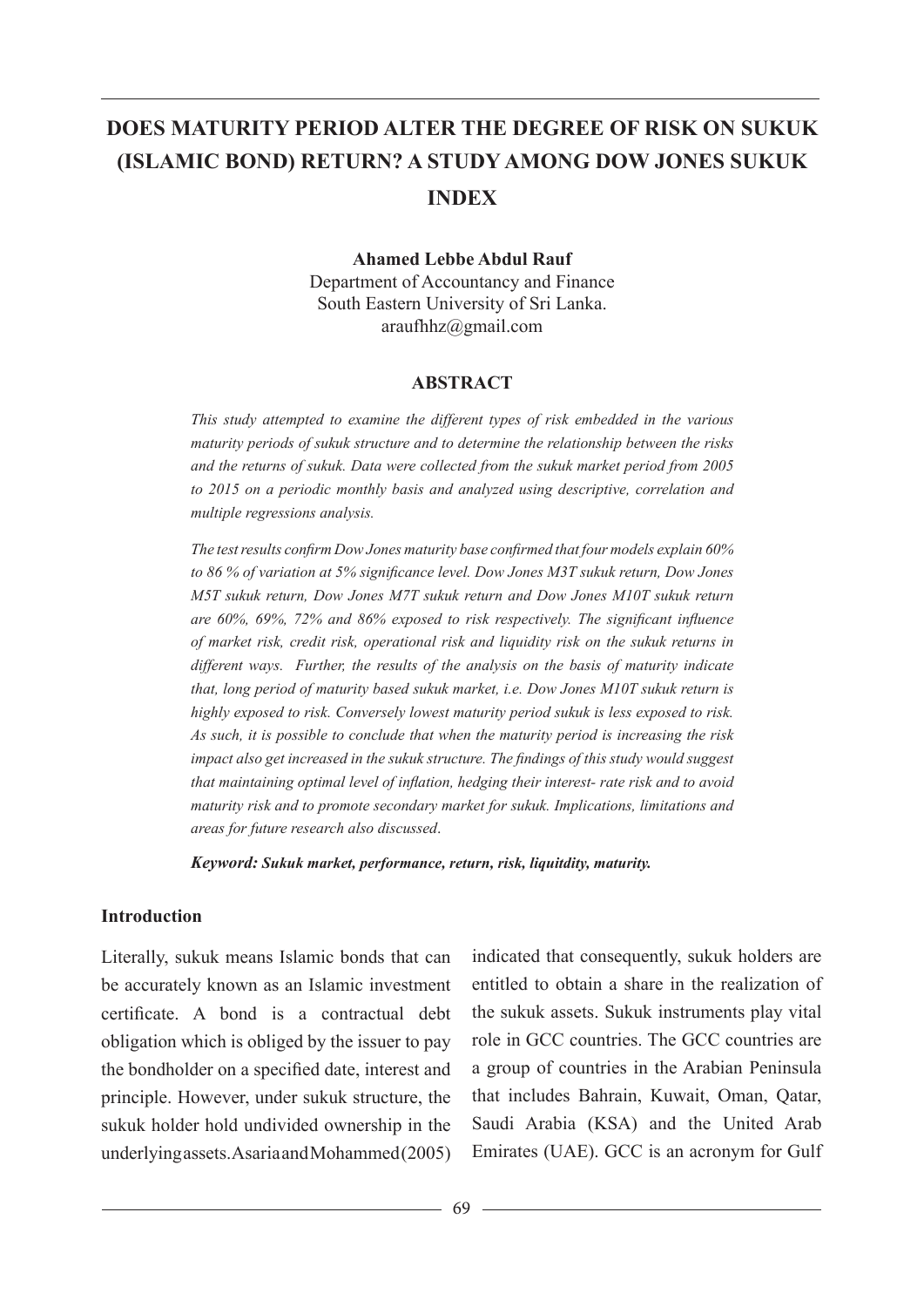Cooperation Council. For the GCC countries, sukuk can play an important role in financing. Because, large-scale infrastructure projects are planned (Dawson, 2013).

The reason for the upsurge in the capital market is due to the availability of liquidity in the Middle East brought by surplus oil income and returning of billions of dollars in investment in the West since September 11, 2004 including in the USA. In the Middle East region, the capital market is dominated by equities and bank assets representing 94.4%, while debt securities are made up just 5.6% (Saidi, 2009). Therefore, the debt market needs to formulate international best practices for the sustainable growth in the regional financial market. The development of sukuk market, as an alternative to the conventional debt market, is expressed to be the main force for securing funds to finance infrastructure in the Muslim world and outside.

Ameinfo (2008) expressed that, despite the uncertainty in the world financial market, the capital market in the Middle East keeps growing. According to a report by Ernst & Young, the total capital raised by initial public offering (IPO's) in the first part of 2008 was US\$ 8.69 billion compared to US\$ 4.83 billion during the same period of 2007. The conventional market in the Arab region is still in their developing stages. The trend in GCC economies is privatized with an aim to encourage public private partnership (PPP). As such, both private and public sectors will be looking for long term secondary markets for liquidity. In the secondary market, bonds are illiquid because the buy-and-hold culture is still there. Investors (banks), social security and

insurance companies usually hold bonds until they become mature as observed by Azzam (2004). Even though situations improved recently, the market is not liquid enough to allow real secondary market transactions.

Dusuki and Mokhtar (2010) identify three types of risks in Islamic finance, namely permissible risk or essential risk, prohibited risk, and manageable risk. Al-Amine (2012), in this research expressed that, like any other financial instruments, sukuk also involves the country risks and the sector or assets risks. From a different angle, the risks face by sukuk credit risks, counterpart risks, operational risks, market risks, legal risks, taxation risks and the liquidity risks.

Risk regarding the poor regulations of the sukuk mechanism is another type of risk. Sukuk is not commonly tradable in the secondary market hence there is a risk of liquidity and of course, the most important is the Shari'ah compliance risks (Mehmood, 2010; Razaq, 2010; Haral, 2010). For Razaq (2010) that the most important risk to the sukuk market is the legal risk and it needs to be dealt urgently otherwise it will be very bad for the growth of sukuk market.

Haider and Azhar (2011) states that, with time, experience and expertise, one can better identify the risks exposures. However, there is no proper standardised regulation yet and is in the developing phase. Shari'ah scholars are also not competent. There is no final decision regarding the Shari'ah compliance problem for any Islamic product. People are confused which is right and which is wrong as in case of the article of Taqi Usmani which opens a new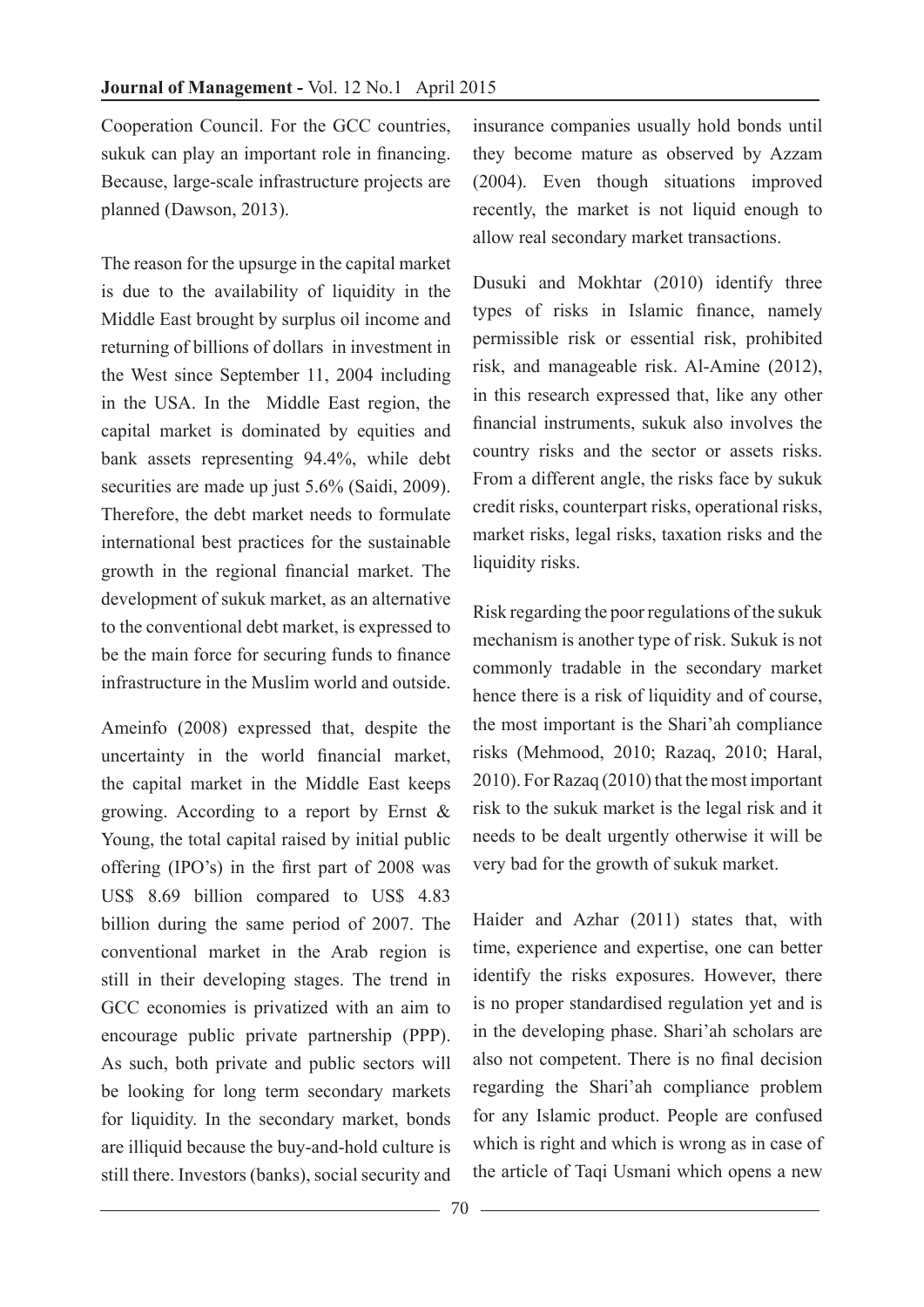discussion (Razaq, 2010; Cheema, 2010).

Cheema, (2010) quoted that the greatest problem for investors is liquidity risks. On the other hand, some respondents said that, like the traditional bond, sukuk also has some market risks, for example, in case of fixed rate asset based sukuk, the interest rate and credit risk emerges (Haral, 2010).

This study might also contribute to develop the forecast model in sukuk market as developed by other previous studies. A number of studies emphased this point of view. For example, Rusgianto (2013) studied about the volatility behavior of sukuk market under consideration of structural breaks and puts forward a riskreturn forecasting model incorporating the volatility behavior of sukuk market.

The main focus of this study is to know about the relationship between different types of risks and return this section outlined about the relationship between different types of risks and the return. On this basis, clear demarcation is based on the risk- return relationship between in the sukuk. In this study outlines the impact of each type of risk on sukuk return. The risk of sukuk market varies between market, countries, maturity, currency, rating, sectors and structures of the sukuk. However, this study focus on risk related to the sukuk instruments directly. For instance, interest rate risk, inflation rate risk and the dollar rate risk, consumer confidence risk, Shari'ah compliance risk, credit risk, maturity risk and liquidity risk. Empirical evidences are used to raise several research questions in this study. Many scholars emphasized the impact of risk on sukuk returns (eg: Haral, 2010; AlAmine, 2012; Nanaeva, 2010; Firoozye, 2012; Alaswsat, 2008; Cheema, 2010; Khan, 2012). Based on the above argument the objective of this study is to determine to what extent, different types of risks (market risk, credit risk, operational risk and liquidity risk) impact on the return of sukuk in different maturity period.

## **Methodology**

Four important groups of risk are identified from the literature presented in previous section. They are market risk, operational risk, credit risk and liquidity risk. Different risk dimensions of each group of risk also synthesized based on the literature. The models have been constructed and used to explain variability of excess returns on sukuk with different maturities market. A model is employed to determine the excess return variability of the sukuk return index. The explanatory variables are libor 6-month certificate of deposit rate (IRD), consumer price index (CPI), U.S. dollar trade weighted index (DOR), consumer confidence rate index (CCI), higher quality rate index (HOR). maturity period rate index (MPR), size risk factor (SMB) and reinvestment index (RIR).

Data were collected from the secondary sources such as Daw Jones sukuk price index and other independent risk factors are obtained from each country which are dominated by sukuk market period from January 2005 to December 2015 on Monthly basis. For this purpose, the data were converted into average and variance. Second, logs are found for converting data. Third, ordinary least squares (OLS) analysis is applied for analyzing data.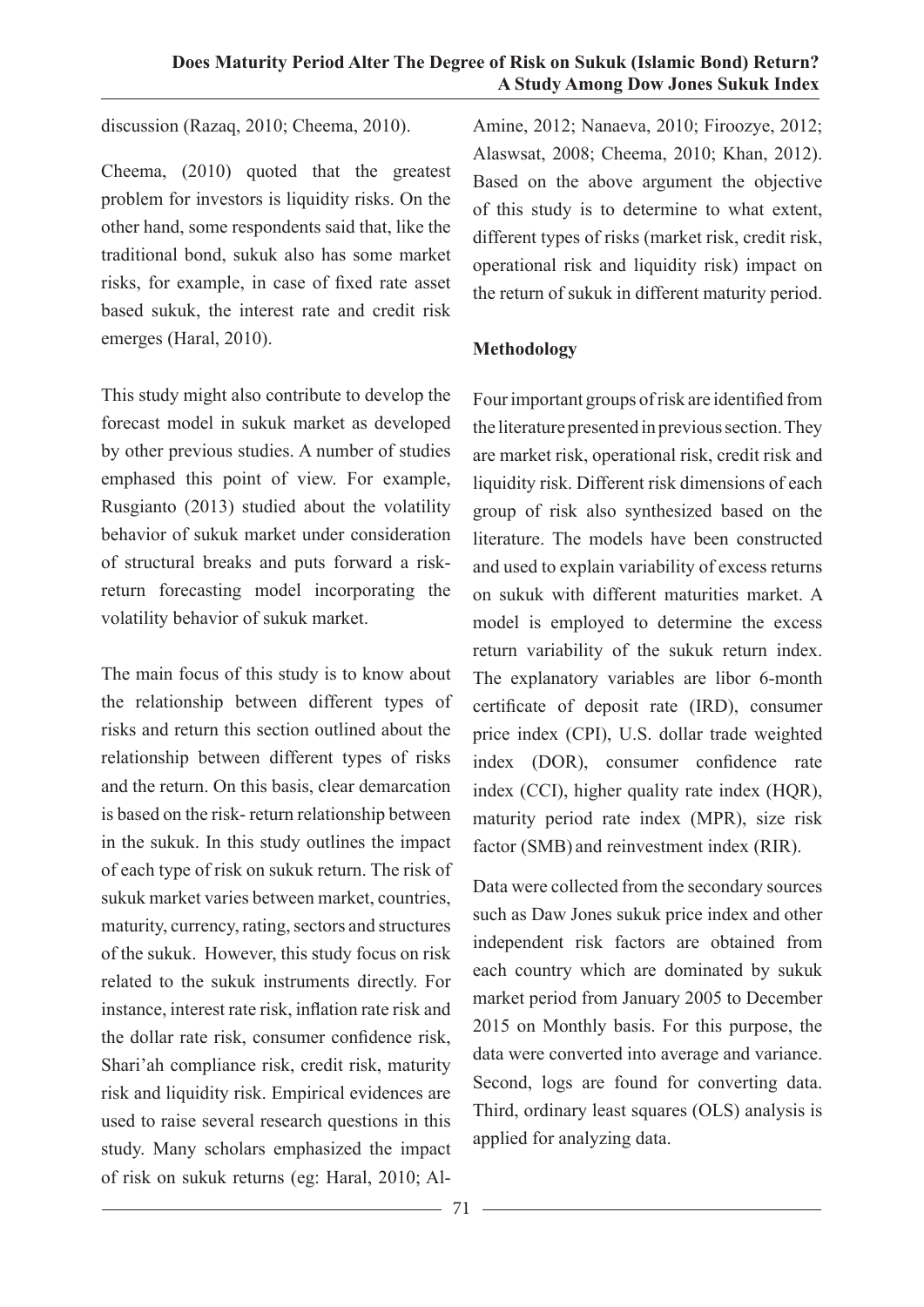# **Data Presentation, Analyses and Discussion of Findings**

This study first presents descriptive analyses which have been conducted using descriptive statistics mean and standard deviation for dependent variables into two main data stream of maturity based Dow Jones sukuk index. Their descriptive statistics are presented in Table 1

variables. Thus, the mean values for ∆IRD, ∆CPI, ∆DOR, ∆CCI, ∆HQR, ∆MPR, ∆SMB, and ∆RIR are 0.0431, 0.1089, 0.0819, 0.0985, 0.1096, 0.0965, 0.1198 and 0.1077 respectively. This refers to that average sukuk return for these variables vary between 0.0431 and 0.1198. They have the standard deviation between 0.0046 and 0.0142.

| <b>Dow Jones Sukuk Return</b> | Dependent variable   | Mean   | <b>Standard Deviation</b> | <b>Minimum</b> | <b>Maximum</b> |
|-------------------------------|----------------------|--------|---------------------------|----------------|----------------|
|                               | <b>AM3TRsRf</b>      | 0.1204 | 0.0205                    | $-0.0810$      | 0.1538         |
|                               | <b>AM5TRsRf</b>      | 0.1144 | 0.0188                    | $-0.0840$      | 0.1456         |
| <b>Maturity Basis</b>         | <b>AM7TRsRf</b>      | 0.1136 | 0.0195                    | $-0.0811$      | 0.1456         |
|                               | AM10TRsRf            | 0.1254 | 0.0211                    | $-0.0754$      | 0.1622         |
|                               | Independent variable | Mean   | Std. Deviation            | Minimum        | Maximum        |
|                               | $\triangle$ IRD      | 0.0431 | 0.0111                    | $-0.0118$      | 0.0564         |
|                               | $\triangle$ CPI      | 0.1089 | 0.0059                    | $-0.0989$      | 0.1200         |
|                               | $\triangle DOR$      | 0.0819 | 0.0046                    | $-0.0721$      | 0.0927         |
|                               | $\triangle CCI$      | 0.0985 | 0.0096                    | $-0.0749$      | 0.1140         |
|                               | ∆HOR                 | 0.1096 | 0.0078                    | $-0.0800$      | 0.1214         |
|                               | $\triangle MPR$      | 0.0965 | 0.0128                    | $-0.0500$      | 0.1170         |
|                               | $\triangle$ SMB      | 0.1198 | 0.0142                    | $-0.0989$      | 0.1444         |
|                               | ∆RIR                 | 0.1077 | 0.0117                    | $-0.0705$      | 0.1241         |

 **Table 1 Descriptive Analysis for Dow Jones Sukuk Return and Variables**

*Number of observations=132 Source: Analysis output*

Table 1 shows that the mean, standard deviation, minimum value and the maximum values of sukuk return for ∆M3TRsRf, ∆M5TRsRf, ∆M7TRsRf and ∆M10TRsRf are 0.1204, 0.1144, 0.1136 and 0.1254 respectively. This refers to that average sukuk return for ∆M3TRsRf, ∆M5TRsRf, ∆M7TRsRf and ∆M10TRsRf values vary between 0.1136 and 0.1254. They have the range of standard deviation between 0.0188 and 0.0211.

The Table 1 also presents results of the descriptive analyses of the independent

Following this, correlations are carried out to know the strength of association between sukuk returns and its related risks in support of the results of the descriptive analysis. This type of maturity based Dow Jones sukuk returns and risk variables are analyzed on the basis of four maturity periods such as 1 to 3 years, 3 to 5 years, 5 to 7 years and 7 to 10 years.

Values of correlation between return of DJM3T sukuk and interest rate, inflation rate risk, dollar rate risk, consumer confidence rate risk, maturity risk, credit risk Shari'ah compliance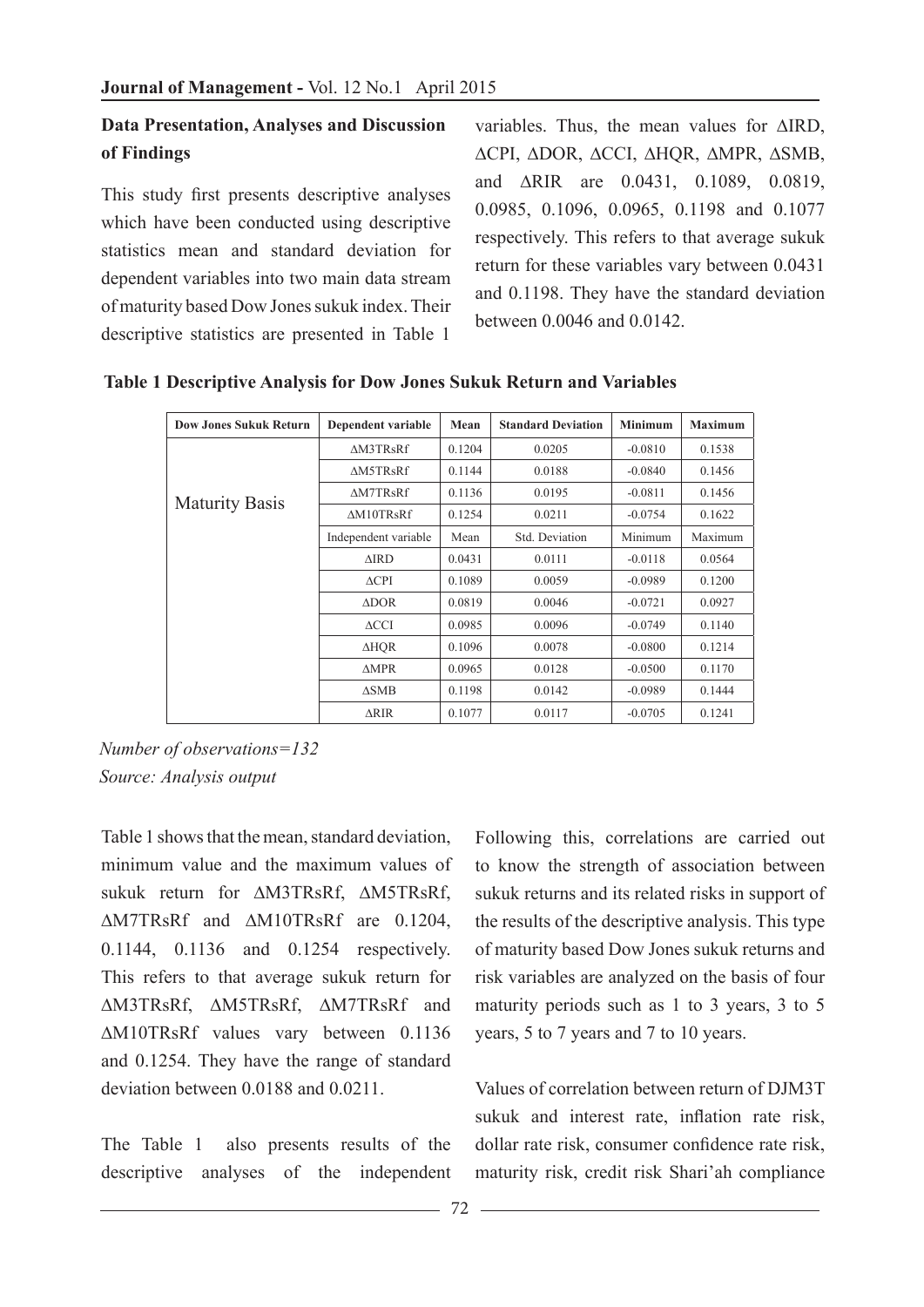risk, and liquidity risk range between -0.250 and 0.745. In case of DJM5T sukuk, those between the return of DJ sukuk and other independents stated above range between -0.266 and 0.725. Pearson correlation values of DJM7T sukuk vary between -0.300 and 0.755. In case of DJM10T sukuk, correlation values of interest rate risk, inflation rate risk, dollar rate risk, consumer confidence risk, credit risk, Shari'ah compliance riskand liquidity risk range between -0.424 and 0.873. The DJM10T sukuk return has shown association than other maturity periods.

sukuk return. Then, mechanisms for reaching research objectives are also outlined along with regression analyses.

### **Regression Analysis**

Data screening of auto correlation, multicollinearity and heteroscedasticity reveal that the values of TOL vary between 0.123 and 0.600. Further, VIF varies between 1.668 and 8.139. These values reflect that there is no multicollinearity at all four maturity sukuk. The value of Durbin-Watson (d) is 2.068.

**Table 2: Correlation between Dow Jones Sukuk Returns and Risk Variables** 

|                                | $\triangle$ M3TR<br><b>SRF</b> | $\triangle M5TR$<br><b>SRF</b> | $\triangle M7TR$<br><b>SRF</b> | $\Delta M10T$<br><b>RSF</b> | $\triangle$ IRD | $\triangle$ CPI | $\triangle DOR$ | $\Delta\text{CCI}$ | $\triangle MPR$ | $\triangle$ SMB | $\Delta HQR$ | $\triangle RIR$ |
|--------------------------------|--------------------------------|--------------------------------|--------------------------------|-----------------------------|-----------------|-----------------|-----------------|--------------------|-----------------|-----------------|--------------|-----------------|
| <b>AM3TRS</b><br>$\mathbf{RF}$ | $\mathbf{1}$                   |                                |                                |                             |                 |                 |                 |                    |                 |                 |              |                 |
| <b>AM5TRS</b><br>RF            | $.715**$                       | $\mathbf{1}$                   |                                |                             |                 |                 |                 |                    |                 |                 |              |                 |
| <b>AM7TRS</b><br>RF            | $.734**$                       | .984**                         | 1                              |                             |                 |                 |                 |                    |                 |                 |              |                 |
| AM10TR<br>$\rm{SF}$            | $.763**$                       | $.776**$                       | $.800**$                       | -1                          |                 |                 |                 |                    |                 |                 |              |                 |
| $\Delta \text{IRD}$            | $.255**$                       | $.380**$                       | $.364**$                       | $.267**$                    | 1               |                 |                 |                    |                 |                 |              |                 |
| $\triangle$ CPI                | $.734**$                       | $.725**$                       | $.755**$                       | $.872**$                    | .084            | 1               |                 |                    |                 |                 |              |                 |
| $\triangle DOR$                | $-.250**$                      | $-.266**$                      | $-.300**$                      | $-424**$                    | .064            | $-.335**$       | 1               |                    |                 |                 |              |                 |
| $\Delta\text{CCI}$             | .581**                         | $.608**$                       | $.633**$                       | $.700**$                    | $-.014$         | $.734**$        | $-191*$         | $\mathbf{1}$       |                 |                 |              |                 |
| $\triangle MPR$                | $.745**$                       | $.716**$                       | $.754**$                       | $.873**$                    | .104            | $.901**$        | $-451**$        | $.658**$           | 1               |                 |              |                 |
| $\Delta \rm SMB$               | $.563**$                       | .598**                         | .597**                         | $.602**$                    | $.307**$        | $.526**$        | .003            | $.406**$           | $.540**$        | $\mathbf{1}$    |              |                 |
| $\Delta HQR$                   | $.655**$                       | $.669**$                       | .698**                         | $.840**$                    | .021            | $.873**$        | $-465**$        | .698**             | .854**          | $.509**$        | $\mathbf{1}$ |                 |
| <b>ARIR</b>                    | $.237*$                        | $.403**$                       | $.384**$                       | $.257**$                    | $.555**$        | .047            | $-.138$         | .118               | .090            | $.240*$         | .060         | $\mathbf{1}$    |

\*\* Correlation is significant at the 0.01 level (2-tailed).

\* Correlation is significant at the 0.05 level (2-tailed).

*Source: Analysis output*

According to Table 2 correlation values proved the strengths of the association between Dow Jones maturity based index and their risk variables*.* Almost all the independent variables have strengths of association with Thus, data explain no autocorrelation. Residual analysis white heteroscedasticity test results indicate p value of 0.969 which is more than 0.05. This ensures that the variance of the residual is constant. This indicates absence of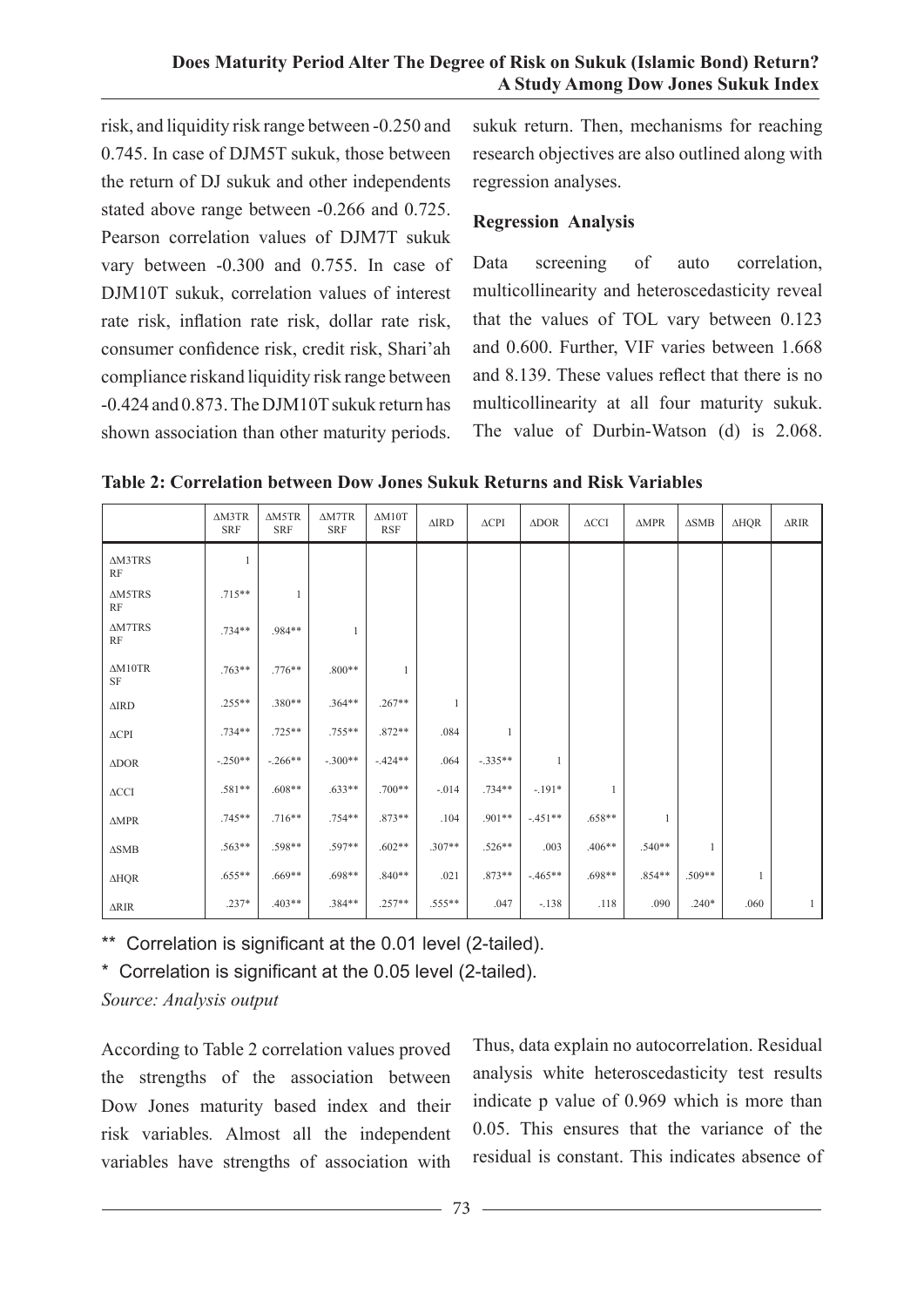|                            | Coefficients |            |          |      | Multicollinearity |       |  |
|----------------------------|--------------|------------|----------|------|-------------------|-------|--|
| Model                      |              |            | t        | Sig. |                   |       |  |
|                            | B            | Std. Error |          |      | TOL               | VIF   |  |
| Constant                   | $-165$       | .048       | $-3.435$ | .001 |                   |       |  |
| $\overline{\text{MRD}}$    | .171         | .145       | 1.178    | .241 | .597              | 1.675 |  |
| $\overline{\triangle CPI}$ | 1.022        | .592       | 1.726    | .088 | .123              | 8.139 |  |
| $\overline{\triangle DOR}$ | .071         | .364       | .194     | .847 | .558              | 1.791 |  |
| $\overline{\triangle CCI}$ | .198         | .204       | .965     | .337 | .402              | 2.485 |  |
| $\overline{\triangle MPR}$ | 1.053        | .418       | 2.516    | .013 | .146              | 6.832 |  |
| $\overline{\triangle SMB}$ | .231         | .132       | 1.747    | .084 | .540              | 1.851 |  |
| $\overline{\text{AHQR}}$   | $-.120$      | .209       | $-.566$  | .572 | .176              | 5.690 |  |
| $\overline{\text{ARIR}}$   | .172         | .137       | 1.257    | .212 | .600              | 1.668 |  |
| $\mathbb{R}$               | .799         |            |          |      |                   |       |  |
| R Square                   | .638         |            |          |      |                   |       |  |
| <b>Adjusted R Square</b>   | .609         |            |          |      |                   |       |  |
| $\overline{F}$             | 21.838       |            |          | .000 |                   |       |  |

|  |  |  | Table 3: OLS Regression Results for DJ M3T Sukuk Returns and Its Related Independents |  |  |
|--|--|--|---------------------------------------------------------------------------------------|--|--|
|--|--|--|---------------------------------------------------------------------------------------|--|--|

*Number of Observation= 132; Durbin-Watson (d)= 2.068 Source: Analysis output*

heteroscedasticity issue in the data. Table 3 shows the coefficient values for developing the model.

# **Regression Results of 1 – 3 Year Maturity Period Sukuk (DJ M3T)**

Results from the value of R, R square, and adjusted R square indicate that the interest rate, inflation rate risk, dollar rate, consumer confidence risk, maturity risk, credit risk,Shari'ah compliance risk and liquidity risk explain 60% to 79% of the variation on the DJM3T sukuk return. Unexplained variation ranges between 21% and 40%. Results of ANOVAshow a value of F statistics, which indicates that the model is significant at the 5% level and the variables taken in this study explain the model. Results are presented in the Table 3. Since the value of F statistics is less than 0.05, the alternative hypothesis is accepted. This refers to that there is a relationship between

interest rate risk, inflation rate risk, dollar rate risk, consumer confidence risk, maturity risk, credit risk, Shari'ah compliance risk and liquidity risk and DJM3T sukuk return.

For 3 year maturity period sukuk, HQR has a negative relationship with return. IRD, CPI, DOR, CCI, MPR, SMB and RIR have a positive relationship with return. Of these risks, CPI and SMB have the highest positive relationships. But, DOR has the least positive relationship with return. In case of HQR, it has a negative beta coefficient. When investors have lack of confidence in Shari'ah compliance risk there are chances for fluctuated return. It can be argued that beta values may vary between different types of risks and total DJM3T sukuk returns.

According to the results, MPR has a significant impact at the 5% level and CPI and SMB have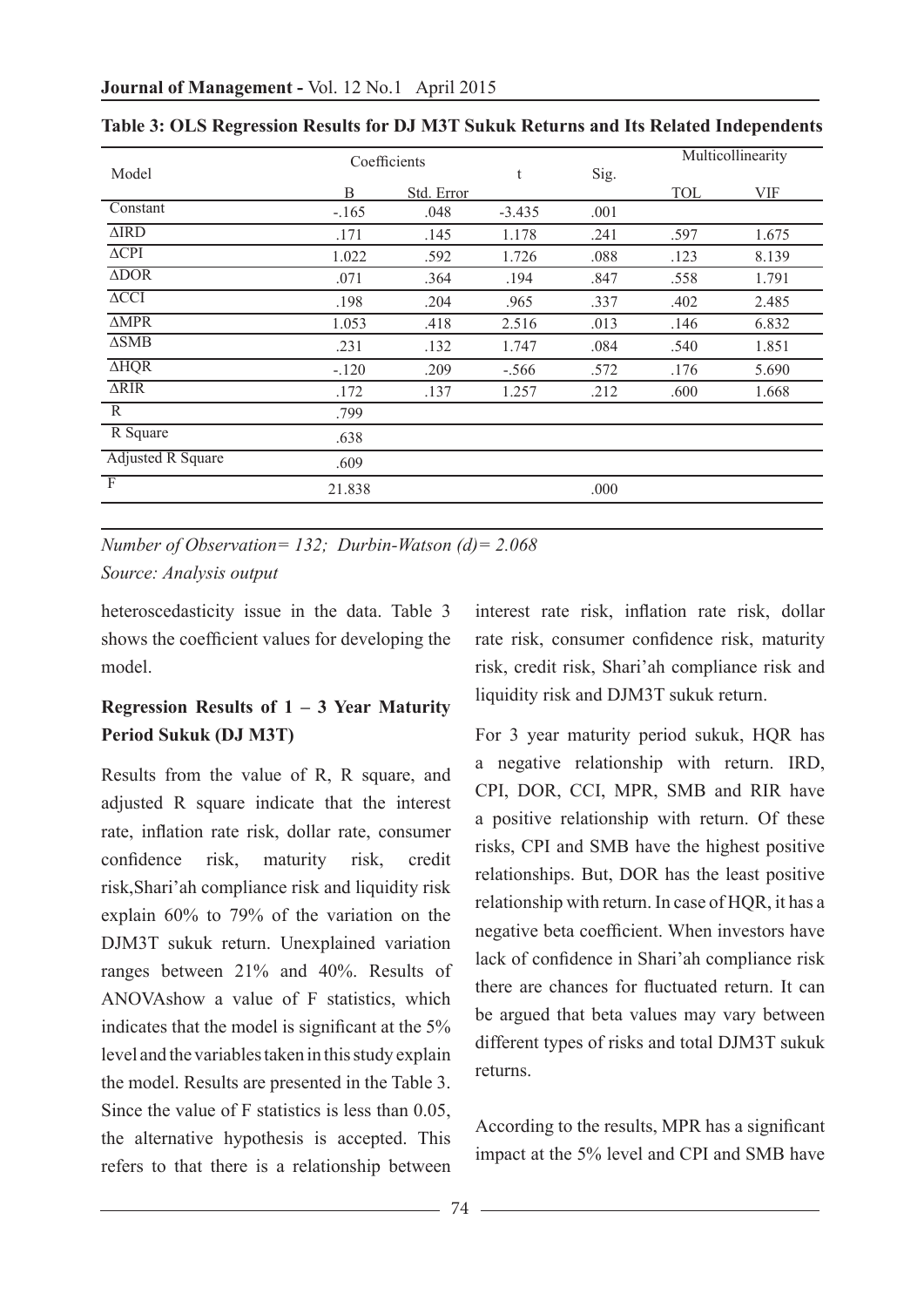#### **Does Maturity Period Alter The Degree of Risk on Sukuk (Islamic Bond) Return? A Study Among Dow Jones Sukuk Index**

significant impact at the 10% level on DJM3T sukuk return. Justifications could be made that more than 50% of investors prefer to invest in the short term sukuk that has a maturity period of 3 to 5 years. Despite the slight recovery in the global market, investors prefer fixed rate so as to benefit from the return of short term. If it's a longer term, there is no guarantee for the return. So, investors prefer short term sukuk to avoid the credit risk (Thompson Reuters, 2013).

# **Regression Results of 3 – 5 Year Maturity Period Sukuk (DJ M5T)**

The value of Durbin-Watson (d) is 2.077. Thus, data explain no autocorrelation. Results of residual analysis white heteroscedasticity test have shown a p value of 0.066 which is more than 0.05. This ensures that the variance of the residual is constant. That means there is no heteroscedasticity issue in the data. Results

from the value of R, R square, and adjusted R square indicate that interest rate, inflation rate risk, dollar rate,consumer confidence risk, maturity risk,credit risk,Shari'ah compliance risk and liquidity risk explain 69% to 84% of the variation on the DJM5T sukuk return. Unexplained variation ranges between 16% and 31%. Results of ANOVA show that the value of F statistics is 31.504. This indicates that the model is significant and the variables taken in this study explain the model. Since the value of F statistics is less than 0.05, the alternative hypothesis is accepted. This refers to that there is a relationship between interest rate risk, inflation rate risk, dollar rate risk, consumer confidence risk, maturity risk, credit risk, Shari'ah compliance risk and liquidity risk and DJM5T sukuk return at the 5% of significant level. Table 4 presents these results. Table 4: OLS Regression Results for DJ M5T Sukuk Returns and Its Related Independents

| Model                    | Coefficients |            | t        | Sig. | Multicollinearity |            |  |
|--------------------------|--------------|------------|----------|------|-------------------|------------|--|
|                          | B            | Std. Error |          |      | <b>TOL</b>        | <b>VIF</b> |  |
| Constant                 | $-.141$      | .039       | $-3.623$ | .000 |                   |            |  |
| $\triangle$ IRD          | .285         | .117       | 2.432    | .017 | .597              | 1.675      |  |
| $\Delta$ CPI             | .990         | .478       | 2.071    | .041 | .123              | 8.139      |  |
| $\triangle DOR$          | $-.066$      | .294       | $-.224$  | .823 | .558              | 1.791      |  |
| $\triangle CCI$          | .280         | .165       | 1.699    | .092 | .402              | 2.485      |  |
| $\triangle MPR$          | .420         | .337       | 1.247    | .215 | .146              | 6.832      |  |
| $\triangle$ SMB          | .227         | .107       | 2.125    | .036 | .540              | 1.851      |  |
| $\overline{\text{AHQR}}$ | .057         | .169       | .337     | .737 | .176              | 5.690      |  |
| ARIR                     | .354         | .111       | 3.195    | .002 | .600              | 1.668      |  |
| R                        | .847         |            |          |      |                   |            |  |
| R Square                 | .718         |            |          |      |                   |            |  |
| <b>Adjusted R Square</b> | .695         |            |          |      |                   |            |  |
| $\overline{F}$           | 31.504       |            |          | .000 |                   |            |  |

**Table 4: OLS Regression Results for DJ M5T Sukuk Returns and Its Related Independents**

*Number of Observation=132; Durbin-Watson (d)=2.077 Source: Analysis output*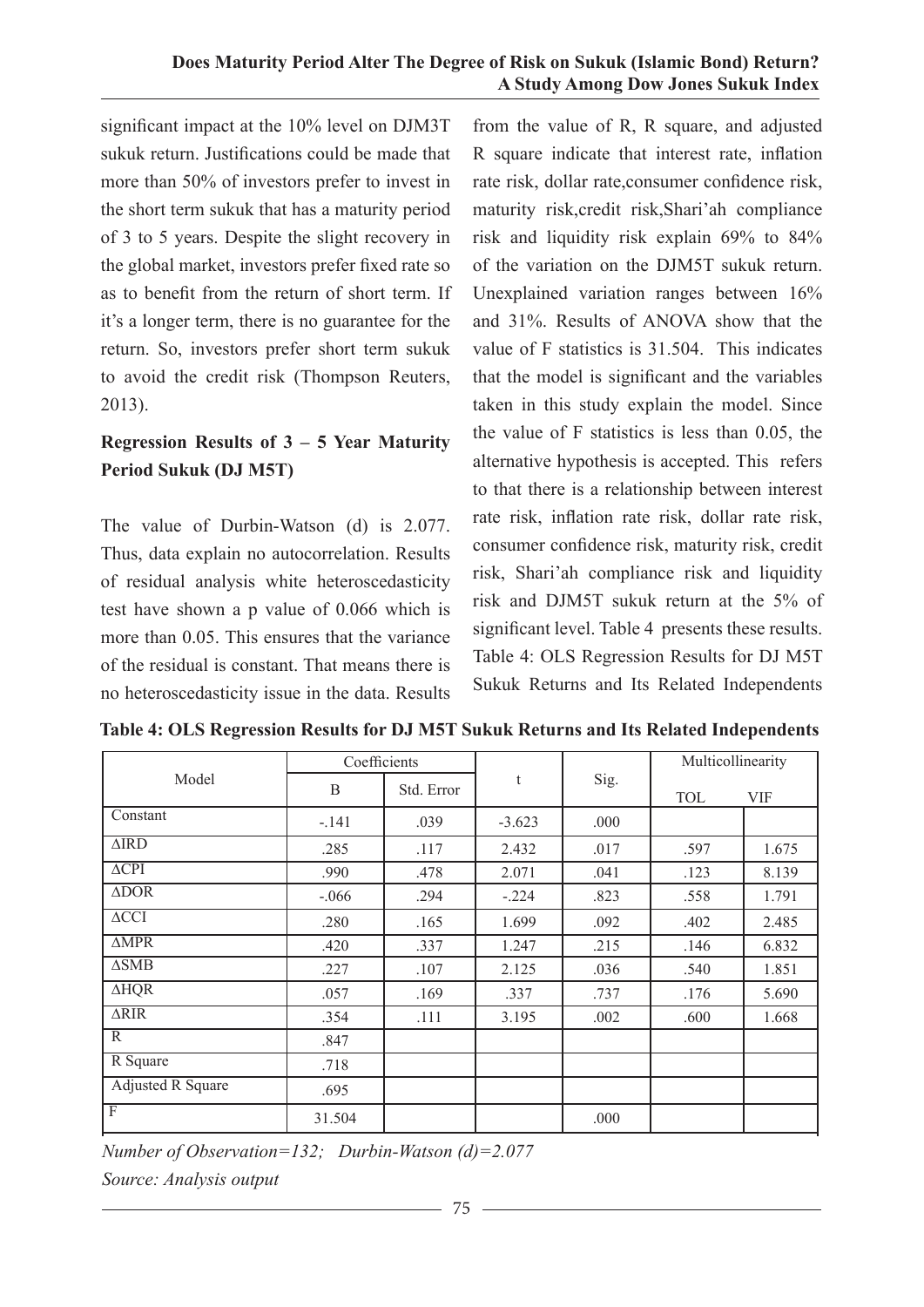| Model                    |         | Coefficients | t        |      | Multicollinearity |            |
|--------------------------|---------|--------------|----------|------|-------------------|------------|
|                          | B       | Std. Error   |          | Sig. | <b>TOL</b>        | <b>VIF</b> |
| Constant                 | $-.147$ | .038         | $-3.866$ | .000 |                   |            |
| $\triangle$ IRD          | .293    | .115         | 2.557    | .012 | .597              | 1.675      |
| $\triangle$ CPI          | .965    | .468         | 2.062    | .042 | .123              | 8.139      |
| $\triangle DOR$          | $-.162$ | .288         | $-.561$  | .576 | .558              | 1.791      |
| $\triangle CCI$          | .325    | .161         | 2.010    | .047 | .402              | 2.485      |
| $\triangle MPR$          | .584    | .330         | 1.767    | .080 | .146              | 6.832      |
| $\triangle$ SMB          | .212    | .105         | 2.027    | .045 | .540              | 1.851      |
| <b>AHQR</b>              | .036    | .165         | .216     | .829 | .176              | 5.690      |
| $\overline{\text{ARIR}}$ | .330    | .108         | 3.042    | .003 | .600              | 1.668      |
| R                        | .865    |              |          |      |                   |            |
| R Square                 | .749    |              |          |      |                   |            |
| <b>Adjusted R Square</b> | .729    |              |          |      |                   |            |
| F                        | 36.909  |              |          | .000 |                   |            |

**Table 5: OLS Regression Results for DJ M7T Sukuk Returns and Its Related Independents**

*Number of Observation =132; Durbin-Watson (d) =2.188 Source: Analysis output*

For the 5 year maturity period, DOR has the negative relationship. While, IRD, CPI, CCI, MPR, SMB, HOR and RIR have the positive relationship with return. Of these positiveness, CPI has the highest positive relationship. The least positive relationships exist for HQR. Albeit, IRD, CPI, SMB and RIR significantly impact return at the 5% level and CCI significantly impact at the 10% level. Coefficient values show that interest rate risk, inflation rate risk, consumer confident risk, credit risk and liquidity risk have significantly impact DJM5T sukuk return. Beta values for different varieties of returns differ. These differences in beta values could be justified by indicating the following justifications. This table shows that the dollar rate represents the negative sign which means when the dollar rate rises rate of return declines or vice versa. When the dollar rate rises in other investment than sukuk return there are chances for a reduced return in sukuk. In an expectation, preference mismatches the

majority of the issuers expecting tenure to be between 5 and 10 years while the majority of the investors prefers their tenure to end within 3 to 5 year range. Investors prefer to invest in medium term sukuk to avoid interest rate risk, maturity risk, credit risk and liquidity risk. Most outstanding international sukuk are expected to mature within the next 3 to 5 years (Thompson Reuters, 2013).

# **Regression Results of 5 – 7 Year Maturity Period Sukuk (DJ M7T)**

The value of Durbin-Watson (d) 2.188 explains that data has no autocorrelation. Results of residual analysis white heteroscedasticity test have shown a p value of 0.476 which is more than 0.05. This indicates that the variance of the residual is constant. Therefore, it is possible to say that there is no heteroscedasticity issue.

In terms of the results from the value of R, R square, and adjusted R square, 72% to 86% of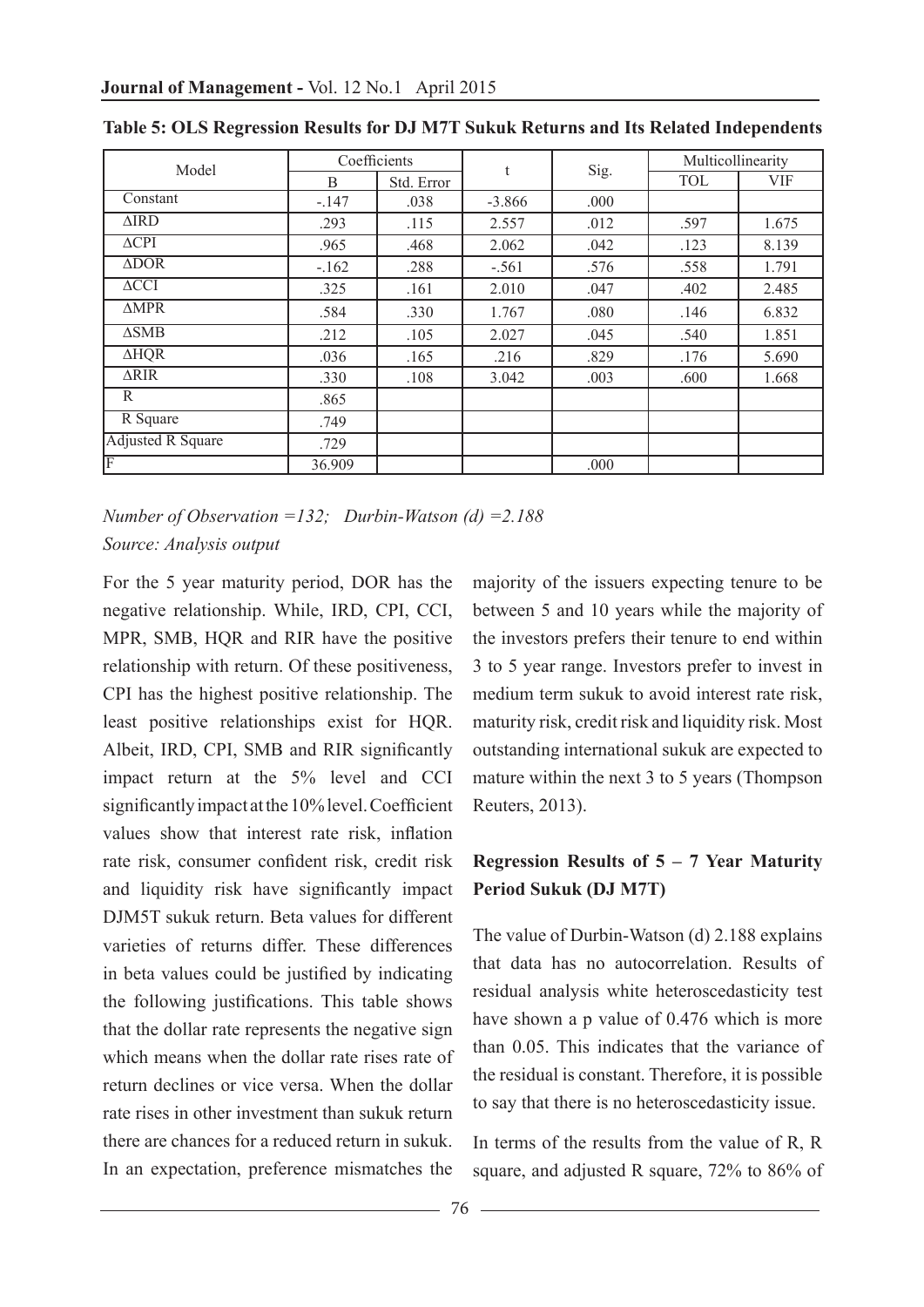### **Does Maturity Period Alter The Degree of Risk on Sukuk (Islamic Bond) Return? A Study Among Dow Jones Sukuk Index**

the variation is explained by interest rate risk, inflation rate risk, dollar rate risk, consumer confidence risk, maturity risk, credit risk, Shari'ah compliance risk and liquidity risk on DJM7T sukuk return. Unexplained variation ranges between 14% and 28%. The model is significant at the 5% level and the variables taken in this study are appropriate. This is because the results of the ANOVA show value of F statistics is 36.909. Since value is less than 0.05, the alternative hypothesis is accepted. Coefficient values show that maturity risk, interest rate risk, consumer price rate risk, and credit risk have significant impact on DJM7T sukuk returns. These results are presented in the Table 5.

Similar results have been observed for the 7 year maturity period as for the 5 year maturity period. But, IRD, CPI, CCI, SMB and RIR significantly impact return at the 5% level and MPR at the 10% level. The Table 5 shows that there is a negative value in the dollar rate that represents when the dollar rate rises rate of return declines or vice versa. The results also show that different risk variables have different beta values. Different beta values can be accounted by several reasons. Investors could face the future maturity risk and interest rate risk once the maturity period is longer. Fixed income instruments are usually structured to see long term investors yet most sukuk are still trapped in the medium terms turnover of 5 to 10 years. Very few international sukuk serve the long term. This is because investors preferred to avoid maturity risk, inflation risk, interest rate risk, credit risk and liquidity risk.

# **Regression Results of 7 - 10 Year Maturity Period Sukuk (DJ M10T)**

The value of Durbin-Watson (d) is 1.948 which indicates that the data has no autocorrelation.

| Model                    | Coefficients |            | t        |      | Multicollinearity |            |  |
|--------------------------|--------------|------------|----------|------|-------------------|------------|--|
|                          | B            | Std. Error |          | Sig. | <b>TOL</b>        | <b>VIF</b> |  |
| Constant                 | $-.121$      | .029       | $-4.215$ | .000 |                   |            |  |
| $\triangle$ IRD          | .280         | .086       | 3.241    | .002 | .597              | 1.675      |  |
| $\triangle$ CPI          | 1.101        | .353       | 3.121    | .002 | .123              | 8.139      |  |
| $\triangle DOR$          | $-.538$      | .217       | $-2.480$ | .015 | .558              | 1.791      |  |
| $\triangle CCI$          | .290         | .122       | 2.387    | .019 | .402              | 2.485      |  |
| $\triangle MPR$          | .650         | .249       | 2.613    | .010 | .146              | 6.832      |  |
| $\triangle$ SMB          | .191         | .079       | 2.418    | .017 | .540              | 1.851      |  |
| $\overline{\text{AHQR}}$ | .221         | .124       | 1.772    | .079 | .176              | 5.690      |  |
| <b>ARIR</b>              | .127         | .082       | 1.554    | .123 | .600              | 1.668      |  |
| R                        | .937         |            |          |      |                   |            |  |
| R Square                 | .877         |            |          |      |                   |            |  |
| <b>Adjusted R Square</b> | .868         |            |          |      |                   |            |  |
| F                        | 88.635       |            |          | .000 |                   |            |  |

**Table 6: OLS Regression Results for DJ M10T Sukuk Returns and Its Related Independents**

*Number of Observation=132; Durbin-Watson (d)=1.948 Source: Analysis output*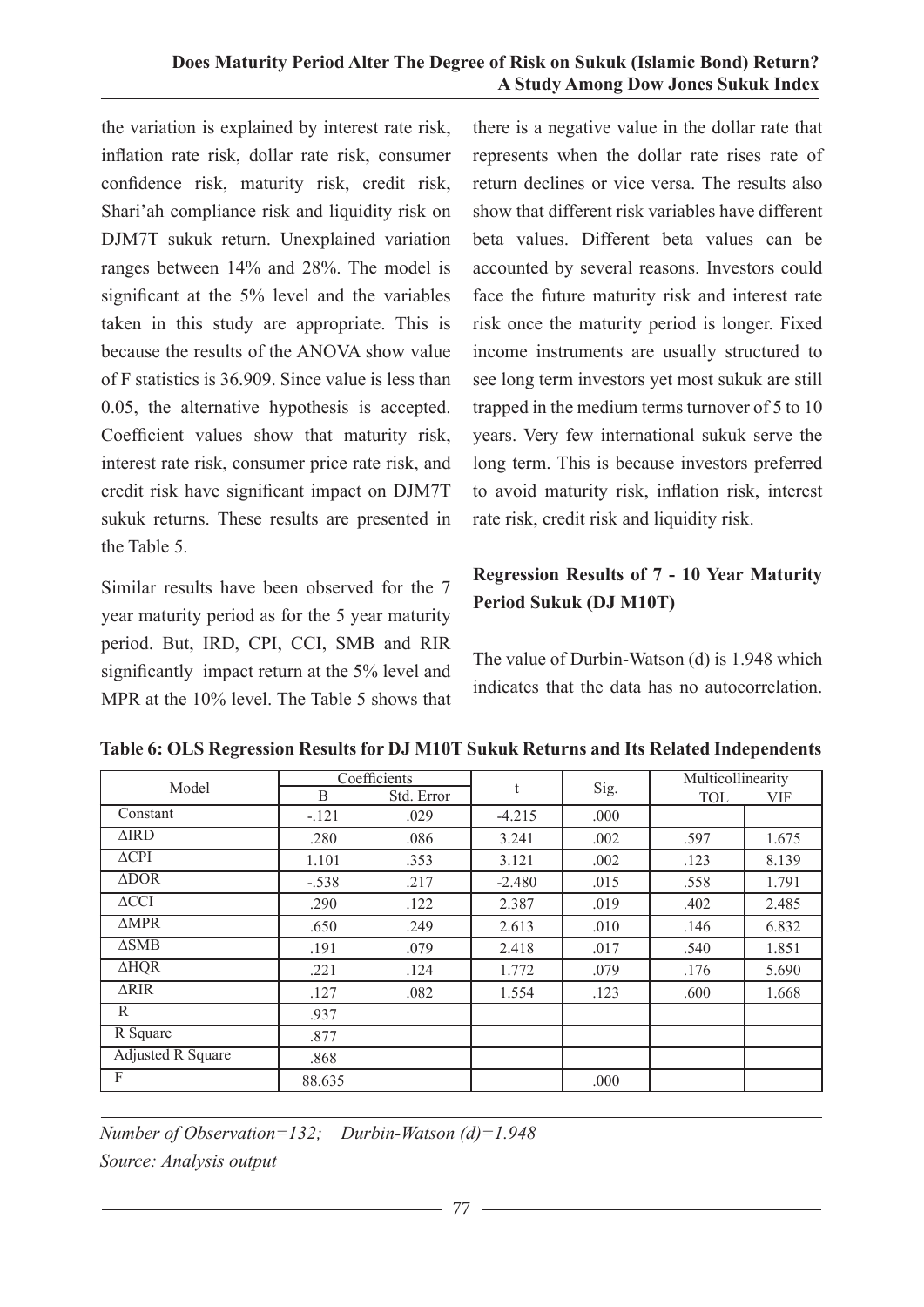Residual analysis white heteroscedasticity test result has shown a p value of 0.999. Since it is more than 0.05 it is possible to say that there is no heteroscedasticity issue in the data. Since value is less than 0.05, the alternative hypothesis is accepted. This refers to that there

is a relationship between interest rate risk, inflation rate risk, dollar rate risk, consumer confidence risk, maturity risk, credit risk, Shari'ah compliance risk and liquidity risk and DJM10T sukuk return. Coefficient values show that maturity risk, interest rate risk, consumer price rate risk, and credit risk have significant impact on DJM10T sukuk returns. These results are presented in the Table 6.

Results from the value of R, R square, and adjusted R square indicate that the interest rate risk, inflation rate risk, dollar rate risk, consumer confidence risk, maturity risk, credit risk, Shari'ah compliance risk and liquidity risk explains 86% to 93% of the variation on the DJM10T sukuk return. Unexplained variation ranges between 7% and 14%. The results of the ANOVA test show that the value of F statistics is 88.635 which indicate that the model is significant at the 5 % level and the variables taken in this study explain the model. Table 6 shows these results, including coefficient values for the variables.

Similar results have been observed for the 10 year maturity period as at 7 year maturity period. However, the impact of IRD, CPI, DOR, CCI, MPR and SMB are significant at the 5 % level and HQR is significant at the 10 % level. It could be observed that the longer period the more risk, the shorter period low risk. The results presented in the Table 6 reveal

that the coefficient of dollar rate is negative, which means when the dollar rate rises rate of return declines or vice versa. In addition, interest rate risk, inflation rate risk, dollar rate risk, consumer confident risk, maturity risk, credit risk and Shari'ah compliance riskare shown to have significant impacts on DJM10T sukuk return. The table also shows that the coefficient values differ from variable to variable. Conventional banks are the issuers of long term maturity period sukuk. They are the dominant parties who issue the longer term maturity issues, nearly 78 % of sukuk are issued by conventional banks (Thompson Reuters, 2013).

### **Conclusion and Recommentation**

The results of these analyses of different sukuk market structures are outlined in the succeeding sections. Four models explain 60% to 86 % of variation at 5% significance level. Dow Jones M3T sukuk return, Dow Jones M5T sukuk return, Dow Jones M7T sukuk return and Dow Jones M10T sukuk return are 60%, 69%, 72% and 86% exposed to risk respectively. Results indicate that, although risks generally impact the sukuk returns, longer period of maturity based sukuk market i.e; Dow Jones M10T sukuk return is highly exposed to risk. Conversely lowest maturity period sukuk is less exposed to risk. As such, it is possible to conclude that the when the maturity period is decreasing the risk also decreasing. On the other hand, when the maturity period is increasing the risk also get increased in the sukuk structure.

This study focuses number of recommendations on the bases of research findings. Inflation rate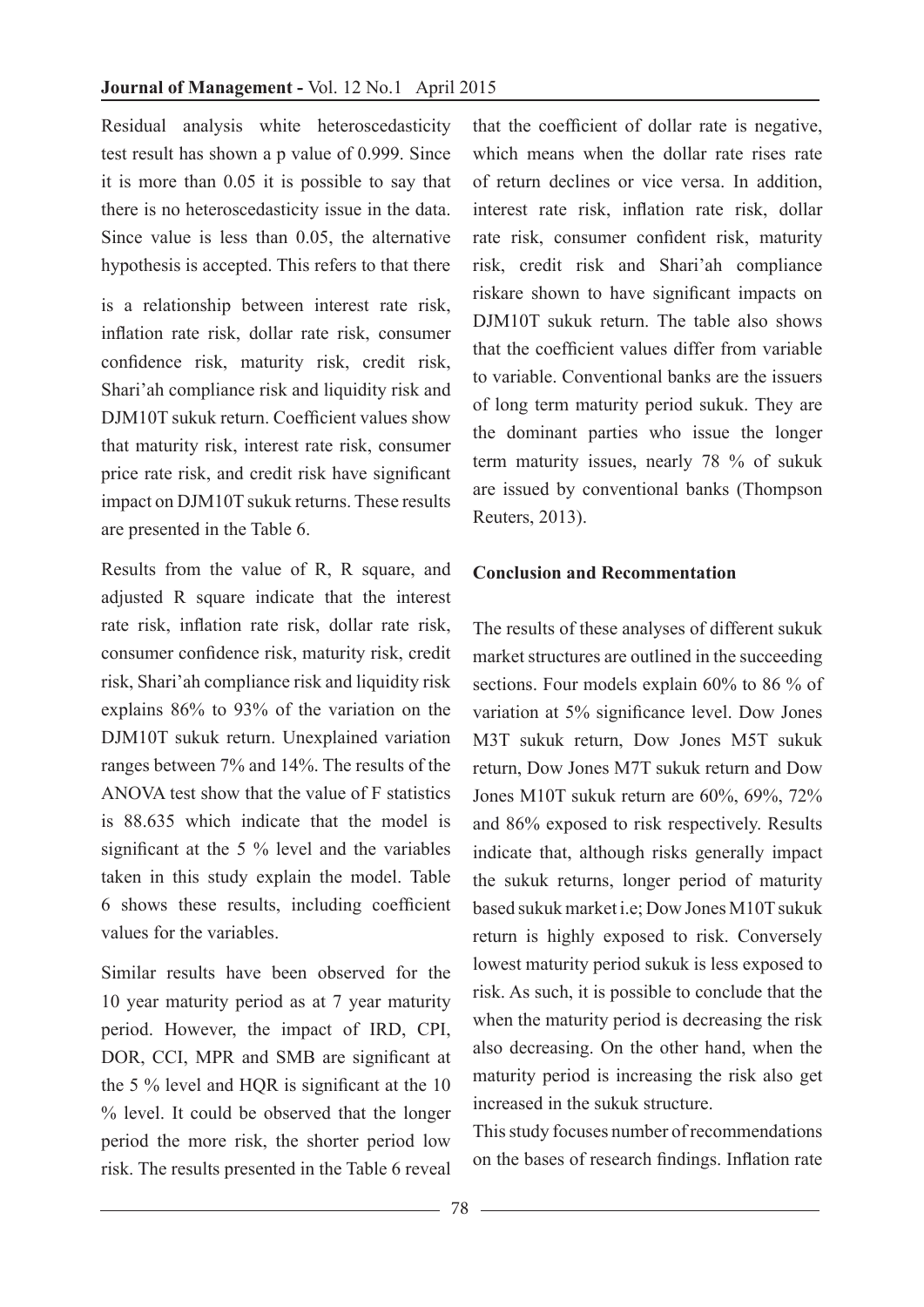### **Does Maturity Period Alter The Degree of Risk on Sukuk (Islamic Bond) Return? A Study Among Dow Jones Sukuk Index**

risk and interest rate risk have been identified as the one important cause for this result. When inflation risk is present the time value of money declines. Thus, this type of risk is important for macro environmental reasons and purchasing power. Since most of sukuk were issued in a low interest rate environment during the financial crisis, investors may have been looking for high fixed rates, but, took advantage of low Libor rates to issue their fixed coupon sukuk in turn fixing their cost of funding. World economic fluctuation affects the dollar rate which causes currency risk in sukuk. To avoid such risk, it can be recommended that sukuk issuers should issue their sukuk in their own currency. Investors generally prefer shortterm maturity period to avoid maturity risk. But, issuers prefer long term maturity period. This maturity period is main for investment decision for investors. The relevant authorities of Government of these countries should take necessary measures to provide a conducive environment to promote secondary market for sukuk.

### **References**

- AAOIFI. (2008). The Accounting and Auditing Organization for Islamic Financial Institutions. Retrieved on October 24, 2013, from http://www.aaoifi.com/
- Al-Amine, M. A. M. (2012). Global sukuk and Islamic securitization market, financial engineering and product innovation, Brill, Leiden, Boston, 343-373.
- Alawsat, A. (2008). The article originally appeared in Arabic, and excerpts from the article were translated by the staff of http:// www.memrieconomicblog.org/ www. qfinance.com.
- Ameinfo. (2008). Assessing the future of the Middle East's exchange. September 16.
- Asaria, T. B., & Mohammed, A. (2005). Islamic finance market turns to securitization. *International Financial Law Review*, *24* (7), 21-24.
- Azzam, H.T. (2004). Deepening the region corporate bond market. *Arab News*, p.1.
- Cheema, A. M. (2010). Research analyst in Islamic banking and finance*.* University of Bedfordshire, England. Retrieved on October 24, 2013 from http://umu. diva-portal.org/smash/get/diva2:415709/ FULLTEXT01
- Dawson, F. (2013). Sukuk Islamic bonds, a growing GCC investment opportunity*,*  Retrieved on August 27, 2013 from http:// pathfinderbuzz.com/sukuk-islamic-bondsa-growing-gcc-investment-opportunity/ editorial @ pathfinderbusiness. com
- Dusuki, A.W., & Mokhtar, S. (2010). Critical appraisal of Shari'ah issues on ownership in asset-based sukuk as implemented in the Islamic debt market. *International Shari'ah Research Academy for Islamic Finance (ISRA),* Research Paper 8.